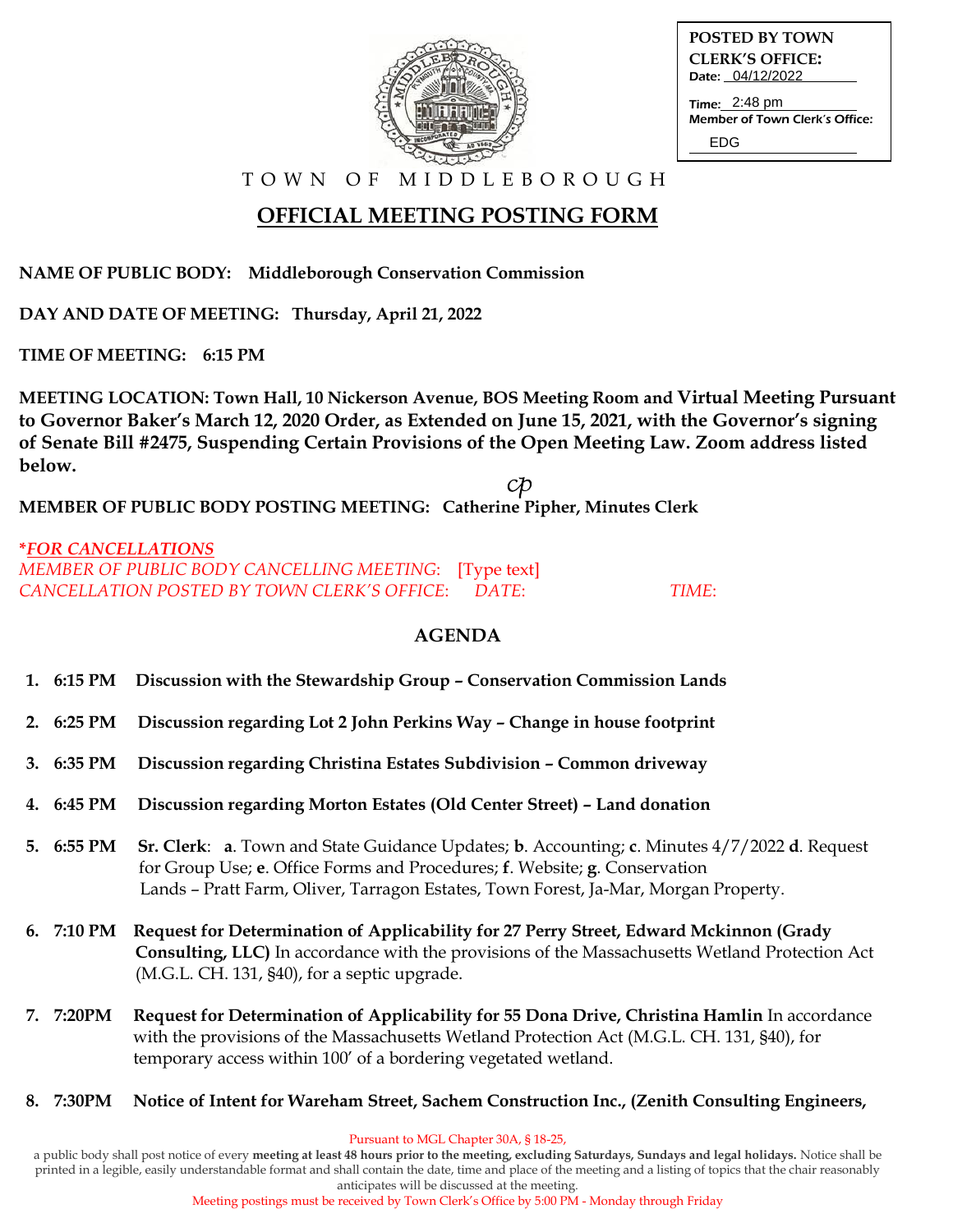

| <b>POSTED BY TOWN</b><br><b>CLERK'S OFFICE:</b><br>Date: Date: |
|----------------------------------------------------------------|
| Time:<br>Member of Town Clerk's Office:                        |

#### T O W N O F M I D D L E B O R O U G H

### **OFFICIAL MEETING POSTING FORM**

**Page 2 of 3**

 **LLC), DEP# SE220-** In accordance with the provisions of the Massachusetts Wetland Protection Act, (M.G.L. CH. 131, §40), for the construction of 5 residential duplex buildings within 100' of a bordering vegetated wetland and 2 residential duplex buildings within the 200' outer riparian zone to a perennial stream with associated grading, drainage, parking area, utilities, and landscaping.

- **9. Continuation of Notice of Intent for Lot 5 Spruce Street, Don Kinsman, (Outback Eng.), DEP# SE220-1535** In accordance with the provisions of the Massachusetts Wetland Protection Act, (M.G.L. CH. 131, §40) to construct a single-family home with associated amenities within 100' of a bordering vegetated wetland. Hearing opened: April 7, 2022
- **10. Continuation of Notice of Intent for 106 Plympton Street, Jeffery Riccio, (Merrill Engineers and Land Surveyors) DEP# SE220-1533** In accordance with the provisions of the Massachusetts Wetland Protection Act, (M.G.L. CH. 131, §40) to construct an accessory structure, a dive pool, septic system upgrade, and grading within 100' of a bordering vegetated wetland. Hearing opened: March 17, 2022
- **11. Continuation of Notice of Intent for Everett Street, Peter Varrasso, Jr. (Center Mount Land Development, LLC) DEP# SE220-1525** In accordance with the provisions of the Massachusetts Wetland Protection Act, (M.G.L. CH. 131, §40) for a proposed 26,400 s.f. industrial building with associated parking and loading areas, sidewalk, grading, stormwater management and utilities within 100' of a bordering vegetated wetland. Hearing opened: January 20, 2022
- **12. Continuation of Abbreviated Notice of Resource Area Delineation for 177 East Grove Street and 187 East Grove Street, HIP VI Enterprises, LLC (Goddard Consulting) DEP# SE220-1518** In accordance with the provisions of the Massachusetts Wetland Protection Act (M.G.L. CH. 131, §40), to review and vote on the wetland delineation. Hearing opened: December 2, 2021
- **13. Agent**: **a**. Ch.61A Thompson and Precinct Street; **b**. 415 Plymouth Street; **c.** Soule Homestead; **d.** 85 Plymouth Street (Town Land); **e.** West End Avenue and Warren Avenue (Complaint); **f.** 0 & 535 Wareham Street (restoration); **g.** 39 Benson Street (Complaint); **h.** 401 Wareham Street (trees); **i.** 35 Webster Street (trees); **j.** Milena's Path (trees); **k.** Cedar Street (Wise property); **l.** Moulton Street
- **14**. **Conservation Commissioner Reports** CPC; CEHIC; OSRP; Herring Festival; 230 Bedford Street
- **15. Mail/Correspondence**

Topic: Middleborough Conservation Commission April 21, 2022 Meeting Time: Apr 21, 2022 06:00 PM Eastern Time (US and Canada)

Pursuant to MGL Chapter 30A, § 18-25,

a public body shall post notice of every **meeting at least 48 hours prior to the meeting, excluding Saturdays, Sundays and legal holidays.** Notice shall be printed in a legible, easily understandable format and shall contain the date, time and place of the meeting and a listing of topics that the chair reasonably anticipates will be discussed at the meeting.

Meeting postings must be received by Town Clerk's Office by 5:00 PM - Monday through Friday